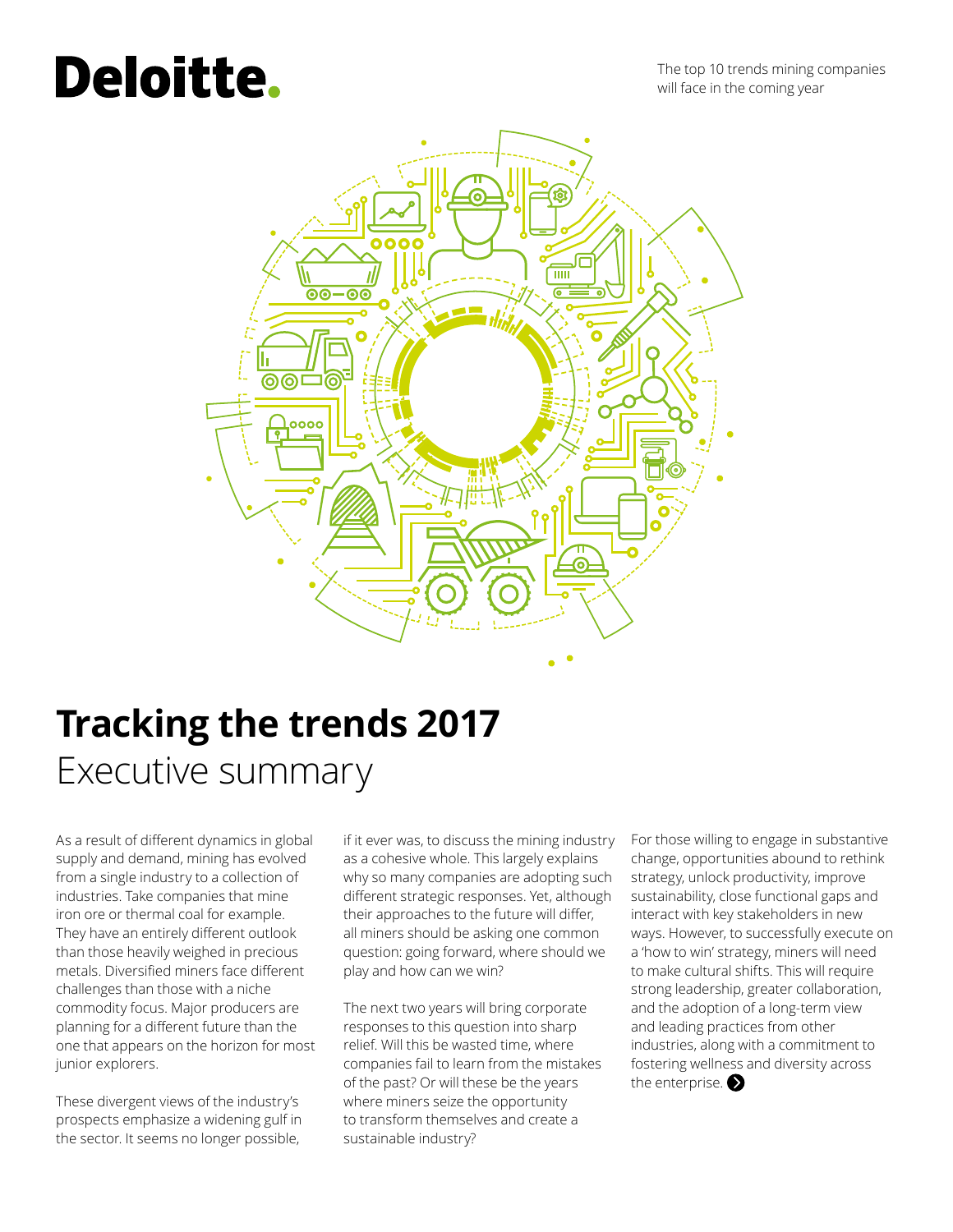### **Key messages**

- **01. There is a measure of cautious optimism within the mining sector. Commodity prices (while volatile), are on the rise and financing (while still not widely available) is picking up. To position themselves for sustainable growth, miners must be willing to explore and invest in strategies to help them continually improve operations and enhance shareholder value.**
- **02. By adopting best practices from other industries and embracing a proactive and holistic view on collaboration, the mining sector can begin to innovate and evolve to an industry of the 21st century.**
- **03. Transparency, engagement with key stakeholders (governments, regulatory bodies, communities, shareholders) and commitment to corporate social responsibility will be key for miners in winning the social and business license to operate.**

#### **Understanding the drivers of shareholder value Miners seek a balance between financial discipline and growth**

1

2

- **•** As commodity prices (while volatile) are on the rise and financing is picking up in the mining sector, a measure of cautious optimism is prevailing some segments of the industry.
- **•** Despite positive indicators, mining share performance continues to lag, driving the imperative for companies to redefine shareholder value.
- **•** To drive sustainable growth as a way to enhance shareholder value amidst market volatility, mining companies should consider adopting a series of short and long term strategies which include: pursuing top-line growth, optimizing portfolios, furthering widen margins, being more agile, and changing the rules of the game to encourage long term investments.

#### **Unlocking productivity improvement Focus shifts to becoming serial innovators**

- **•** Productivity improvement remains a critical priority for mining companies, but in order to get to the next layer of efficiency gains, they need to turn to innovation.
- **•** Technology is key to drive the next wave of productivity gains. Companies are leveraging learnings from other industries and are exploring the benefits of full automation, artificial intelligence, 3D printing, lean operations and outsourcing.
- **•** Proactive approach: Miners need to integrate innovation across regional and functional lines by adopting the appropriate systems, processes and technologies, measuring progress, and making a cultural commitment to guide business decisions and actions.

#### **Operating in an ecosystem**

3

4

#### **Collaboration and unorthodox partnerships will drive the industry forward**

- **•** The mining sector needs to recognize the imperative of operating in an ecosystem in order to realize major breakthroughs from endemic issues.
- **•** Mining innovation hubs are emerging to encourage greater industry collaboration amongst technology start-ups, businesses, industry leaders, government and academia to find creative solutions to resource challenges in mining.
- **•** Miners need to move out of their comfort zones and be more proactive on collaborating. Other strategies to promote a systematic approach to operating within an ecosystem include: turning vendors into partners' collaborating with competitors and building extended partnerships.

#### **The digital revolution Mining starts to reinvent the future**

- **•** Mining companies are starting to explore the potential benefits of digitization as a way to improve the way they operate.
- **•** Embracing digitization involves more than just investing in apps and solutions.
- **•** To thrive in the digital future, mining companies should articulate a clear digital strategy, define a supporting digital architecture and foster the right skills and capabilities.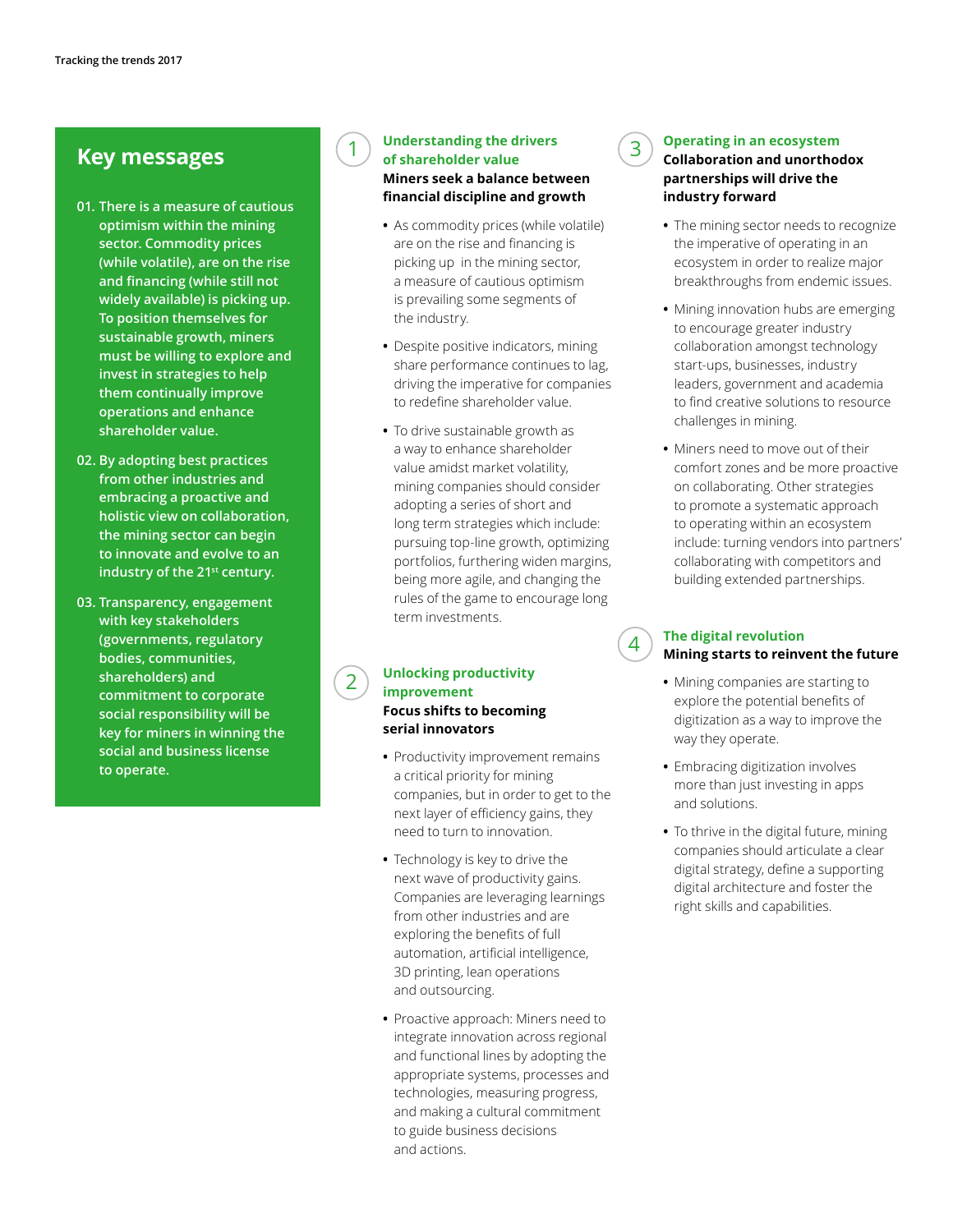#### **Mapping the threat landscape Cyber security concerns accelerate**

5

6

- **•** As more data moves into the cloud, IT and OT technologies converge and digital innovation becomes the norm, mining companies will be more exposed to online threats.
- **•** In the past several years, most major mining companies have been subject to attack. The current IT security technologies used by most mining companies are unable to safely protect their digital and physical assets from increasingly sophisticated and malicious online threats.
- **•** As the cyber threat landscape evolves, mining companies need to adopt a more rigorous approach in cyber security. They need to strengthen traditional security controls, become more vigilant and cultivate resilience.

#### **Creating a shared vision for the sector Moving from compliance to a potential source of competitive advantage**

- **•** The relationship between governments and mining companies has long been fraught with tension.
- **•** In many cases, governments are trying to balance their desire to attract mining investment with their need to raise the funds required to support local economic and social development and hence they are looking for new ways to bring divergent stakeholder interests into alignment.
- **•** Effective engagement and productive dialogue are key to enhancing cooperation with government, mining companies and other key stakeholders. Although different models of stakeholder collaboration will prevail in different jurisdictions, best practice approaches for fostering a shared vision for the sector include: building long-term solutions, linking societal outcomes to build business success, measuring social outcomes and aligning with government.

#### **Re-earning the social license**  $\begin{pmatrix} 8 \end{pmatrix}$ **to operate**

#### **Environmental sustainability and energy management move into sharper focus**

- **•** The mining sector is facing greater challenges in winning the social license to operate in communities due to the environmental impact resulting from recent catastrophic accidents at mines and from the pollution caused by greenhouse gas emissions.
- **•** Regulators also expect mining companies to comply with a range of mandatory and voluntary environmental disclosures, detailed in guidelines issued by the International Council of Mining and Metals (ICMM), the Global Reporting Initiative (GRI), the Extractive Industries Transparency Initiative (EITI) and other local regulatory bodies.
- **•** To regain their social license to operate, mining companies must sharpen their focus on environmental sustainability, including: energy management, water management, climate change adaptation and mine closure and reclamation.

#### **Supporting strategic priorities Mining companies move to transform their operating models**

- **•** Miners have come to realize the imperative of transforming their operating models (from functional outsourcing and process redesign to revised approaches towards centralization and decentralization) in order to sustain growth.
- **•** Some companies chose to decentralize their management approach to foster a high performance culture and to instill greater accountability at the mine site while helping companies improve their returns while lowering risk.
- **•** Others have taken a centralized approach as a way to enhance oversight, quality control and service levels by eliminating duplication; streamlining, automating and standardizing processes which could potentially improve service levels and response times.
- **•** Companies with leading operating models are typically more capable to respond to industry challenges, see faster revenue growth and higher operating margins. Miners should look to five key aspects of their operating models as part of their operational excellence strategy: Organizational structures, processes, technology, culture, and skills and people.